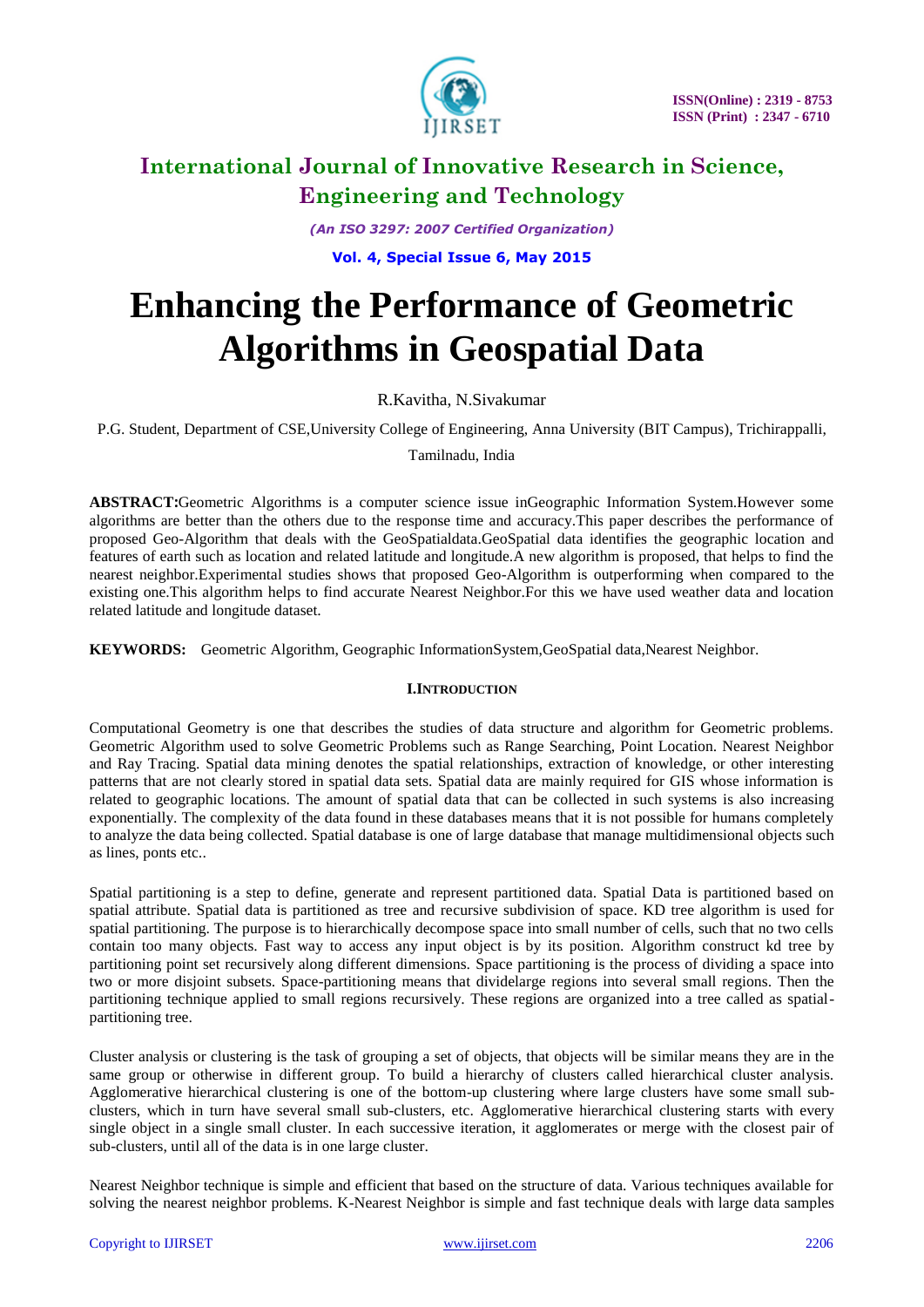

*(An ISO 3297: 2007 Certified Organization)*

### **Vol. 4, Special Issue 6, May 2015**

that use the nearest neighbor rule. Ball Tree K-Nearest Neighbor deal with high dimensional data to improve speed to find K-Nearest Neighbor to perform Geometric learning tasks. Quad tree is partition the space into two dimensions that means root node partitioned exactly into four children. Octree is data structure that partition space into three dimension space such as recursively subdivides space into eight octants. R Tree is one of spatial indexing technique that indexing multi dimensional information such as geographical coordinates that store geometric objects and also used for spatial access methods.  $R+$  Tree differ from R Tree that avoids overlapping of coordinates.  $R^*$  Tree is robust and efficient technique used to structure geometric objects.

The aim of this paper is to propose a new algorithm to find the nearest neighbor and describe the performance of algorithm in Geo Spatial data. This paper is organized as follows. Section 2 gives the review of previous work on finding nearest neighbor. Section 3 elaborates proposed methods and analysis and the discussion about our work is noted in Section 4. Section 5 presents our conclusions and gives a brief overview of future work.

#### **II.RELATED WORKS**

A few works related to nearest neighbor techniques include Mohammed Otair (2013)[1],who proposed a technique that uses spatial partitioning and clustering using kd tree. In[2],Daniel Mullner have discussed about the hierarchical and agglomerative clustering. In [3], Nitin Bhatia and Vandana (2010) gives the survey of various nearest neighbor techniques and their observations. In[4], Sudhir Singh and Nasib Singh Gill has proposed a nearest neighbor clustering algorithm to define the complexity among the use of the algorithm. In[5],Jerome h.friedman et al(1977) define the nearest neighbor problem and find best matches of an algorithm. This work focuses on finding the nearest neighbor that take input as an location along with related latitude and longitude.

### **III.PROPOSED WORK**

A new algorithm is proposed to solve Geometric problems of Nearest Neighbor. It gives better performance when compared to existing one. It helps to find nearest neighbor in quick and efficient manner.

#### *A. Spatial Partitioning and tree construction*

Kd Tree is used to partition the data space hierarchically into number of subspaces and are used for storing the spatial coordinates. This data structure is like a binary search tree useful for the range and nearest neighbor searches. It is one type of partitioning based on the level in a tree along with their dimensions. Kd tree divide space into small number of cell where no one contain more than two inputs. Tree has root node and internal nodes. Trees have some values that are stored in leaves. Splitting criteria differ on the levels in a tree.

#### Constructing Kd tree involves following steps

Step 1:Start with root node, and moves down the tree recursively, To insert a point based on the splitting criteria first note down the level that is even and then determine whether it goes to left or right depend on the point having value less than or greater than the root along x-dimensions.

Step 2:Update their root assign current node as root node, to insert point ,Check whether the level is odd and then determine whether goes to left or right depend on the point have value less than or greater than the root along ydimensions.

Step 3: The algorithm ends when all the points are inserted based on spatial partitioning.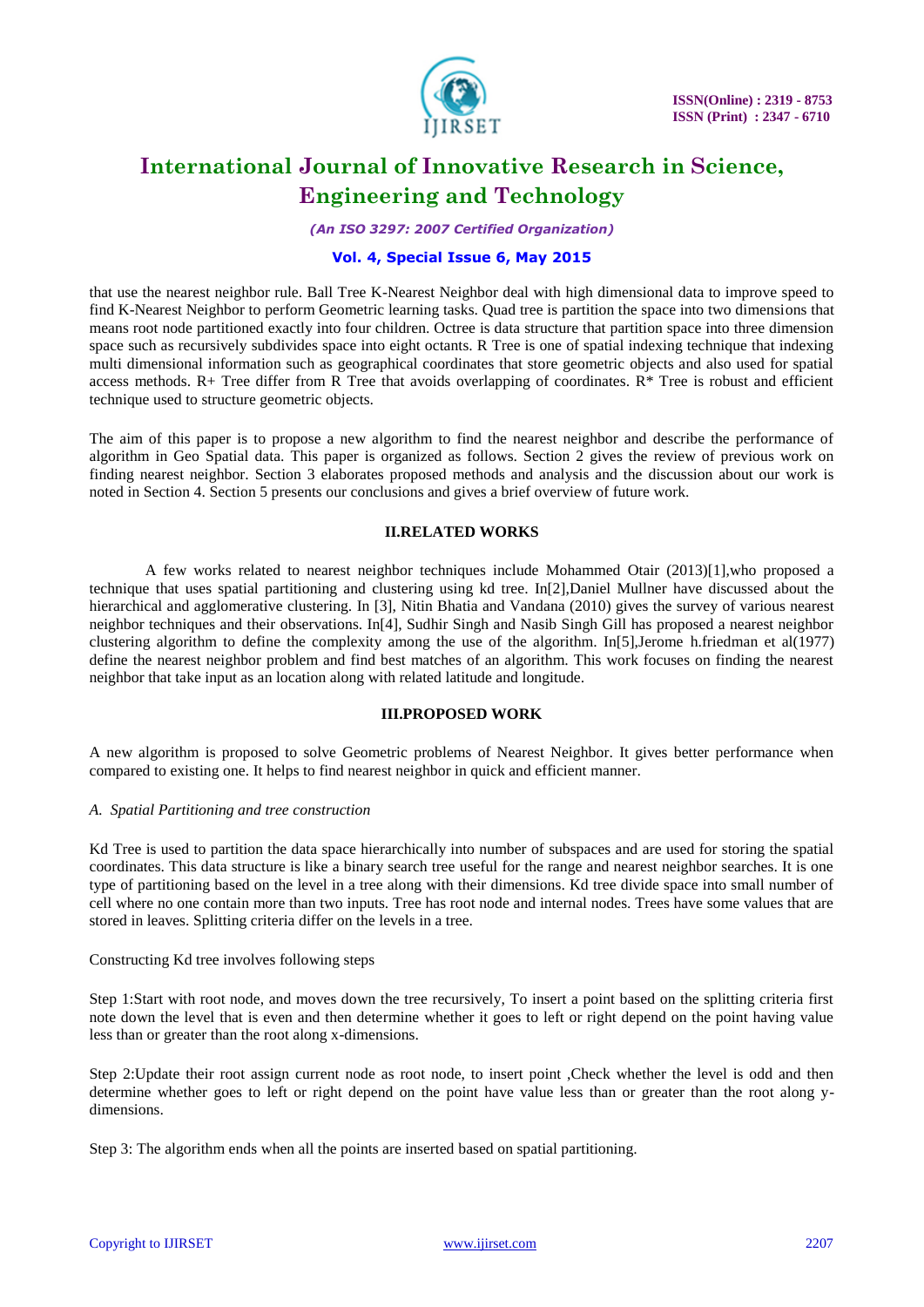

*(An ISO 3297: 2007 Certified Organization)*

**Vol. 4, Special Issue 6, May 2015**

#### **Spatial Partitioning:**

Insert:(30,40),(5.25),(10,12),(70,70),(50,30),(35,45)



#### Algorithm:

Construct kd-tree(intlevel,set coordinates) Assign a Root Node(x,y)as initial node Construct n child nodes; Assign levels for constructing a tree If level=odd For 1 do updo n If Root x value>child x value as the x-dimension Insert into left subtree else insert into right subtree Elseif Consider y dimension Repeat until.

### *B. Spatial Clustering*

Clustering is major task to find pair of clusters to merge with the nearest neighbor cluster to form single cluster. Each node follows the nearest neighbor in a tree which has sequence of nodes. Sequence of iteration follows each tree is merged with the nearest neighbor tree .Finally a tree is obtained.

Nearest- neighbor chain algorithm is a method that can be used to perform several types of agglomerative hierarchical clustering, using an amount of memory that is linear in the number of points to be clustered.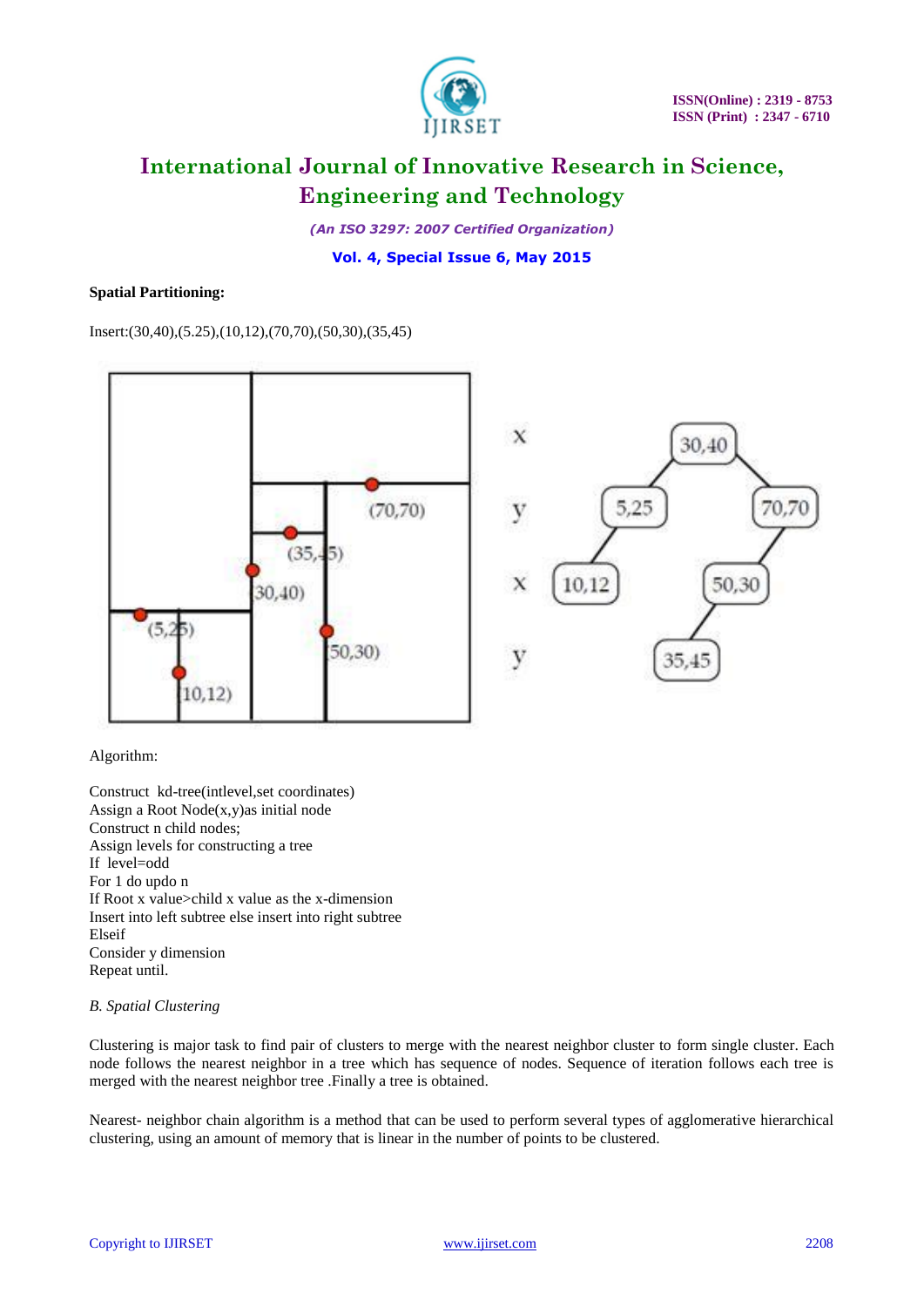

*(An ISO 3297: 2007 Certified Organization)*

# **Vol. 4, Special Issue 6, May 2015**



Algorithm: After the kd tree construction Merge the nearest neighbor tree For 1 do updo n { For 1 do updo n { For (i th node=find nearest(ith node) : cluster k;  $k++:}\}$ *C. Nearest Neighbor Search using Kd Tree*

Nearest Neighbor search is to find which set of coordinates in a set is closest to another set of coordinates in a set. It is similar to the search of a nearest neighbor search in Binary Search Tree. Kd tree is useful for the searching of coordinate. Kd tree is quick one that help for nearest neighbor search and range search.

Algorithm:

Nearest Neighbor(q(x,y),Root) Assign n nodes If distance  $(q(x.value) < Root(x.value)$  then Return Root(x value) Else Nearest Neighbor value of Root(x,y)

### *D.Proposed Nearest Neighbor Algorithm(Geo-Algorithm)*

In this system to propose a new algorithm named as Geo-Algorithm, helps to find nearest neighbor. Location related latitude and longitude of ten cities are passed to the algorithm proceed as follows:

Step 1: Get the input latitude and longitude from user by selecting location via google map. Step 2: Construct kd tree and start with user selecting city as root city containing points as an latitude and longitude.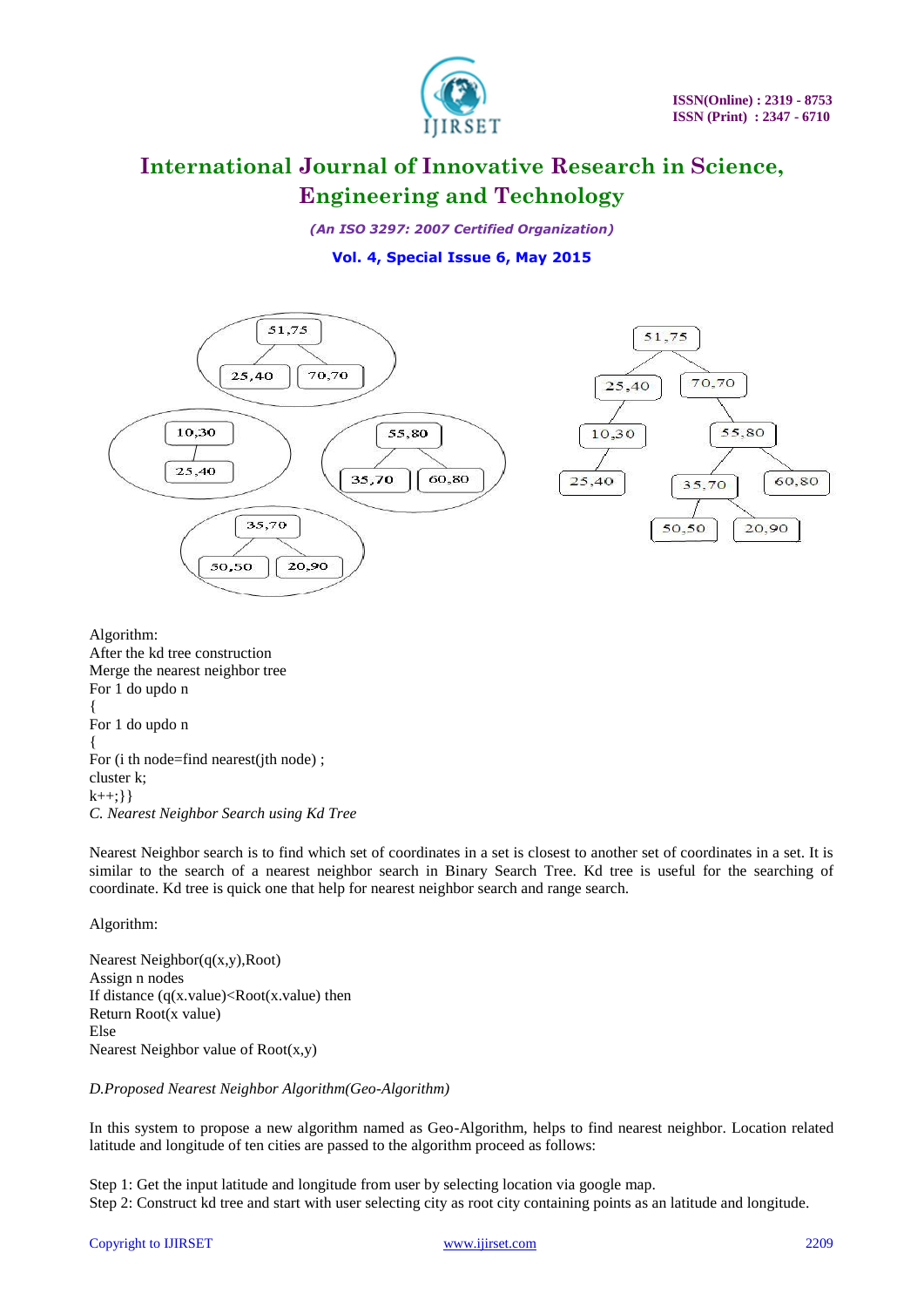

*(An ISO 3297: 2007 Certified Organization)*

### **Vol. 4, Special Issue 6, May 2015**

Step 3: Then move down the tree from new city point being inserted.

Step4: Starting with root node, the algorithm recursively moves down the tree levels and set of coordinates as an city (lat, long).

Step 5: If the level is even, compute the x-value of the root node of tree. Then insert set of coordinates in left that have the x-value less than the x-value of the root node of the tree.

Step 6: Otherwise, Insert set of coordinates in right that have x-value greater than the root node of the tree.

Step 7: if the level is odd,compute the y-value of the root node of the tree. Then insert set of coordinates in left that have y-value less than the y-value of the root node of tree.

Step 8: Otherwise, Insert set of coordinates in right that have y-value greater than the y-value of the root node of tree.

Step 9: After the construction of kd trees, Each tree connects with the another kd tree.

Step 10: Finally, Merge all the tree to form one tree then find nearest neighbor using kd tree.

Step 11: if the level is even comparison value as an x-value of the coordinate else y-value of the coordinate.

Step 12:If the comparison value less than the value of the root node of tree search node available in the left-hand subtree of tree else there in the right hand subtree of tree.

The algorithm finishes the tree traversal means search is to complete.This algorithm saves computation time and gives better performance.

#### **IV. RESULTS AND DISCUSSION**

The proposed scheme reduce processing time to provide accurate Nearest Neighbor.Evaluation chart for rough estimates defines that there improvement in proposed technique when compared to the existing technique[1] with reduced processing time.